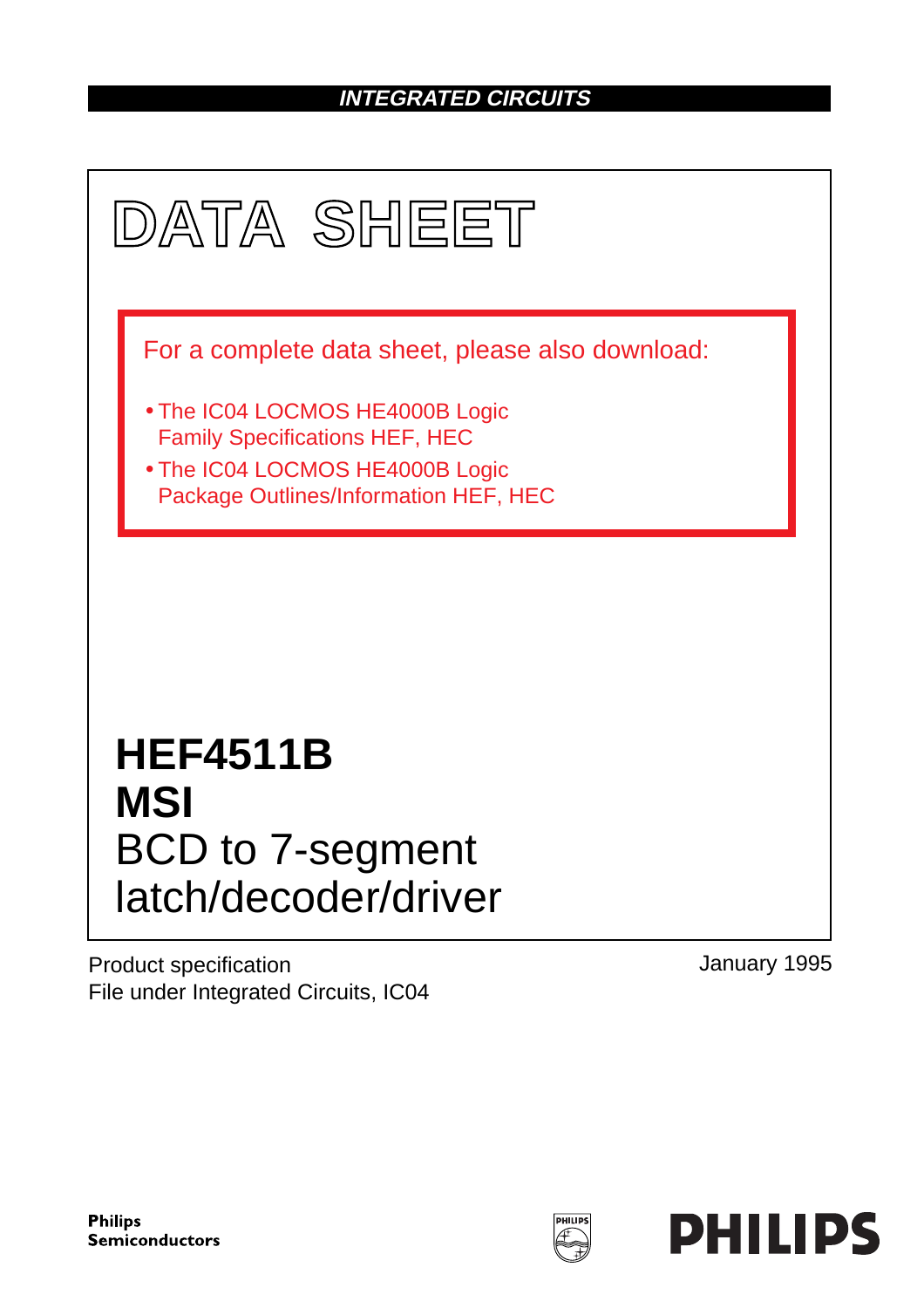## BCD to 7-segment latch/decoder/driver<br>
example:

# **MSI**

#### **DESCRIPTION**

The HEF4511B is a BCD to 7-segment latch/decoder/driver with four address inputs ( $D_A$  to  $D_D$ ), an active LOW latch enable input  $(E<sub>L</sub>)$ , an active LOW ripple blanking input  $(BI)$ , an active LOW lamp test input  $(\overline{LT})$ , and seven active HIGH n-p-n bipolar transistor segment outputs  $(O_a$  to  $O_q)$ .





When  $\overline{EL}$  is LOW, the state of the segment outputs ( $O<sub>a</sub>$  to  $O<sub>q</sub>$ ) is determined by the data on  $D<sub>A</sub>$  to  $D<sub>D</sub>$ .

When  $\overline{EL}$  goes HIGH, the last data present on  $D_A$  to  $D_D$  are stored in the latches and the segment outputs remain stable. When  $\overline{LT}$  is LOW, all the segment outputs are HIGH independent of all other input conditions. With LT HIGH, a LOW on BI forces all segment outputs LOW. The inputs  $\overline{\text{LT}}$  and  $\overline{\text{BI}}$  do not affect the latch circuit.



| HEF4511BP(N):                        | 16-lead DIL; plastic (SOT38-1)        |  |  |  |  |  |  |
|--------------------------------------|---------------------------------------|--|--|--|--|--|--|
| $HEF4511BD(F)$ :                     | 16-lead DIL; ceramic (cerdip) (SOT74) |  |  |  |  |  |  |
| HEF4511BT(D):                        | 16-lead SO; plastic (SOT109-1)        |  |  |  |  |  |  |
| (): Package Designator North America |                                       |  |  |  |  |  |  |

| $D_A$ to $D_D$  | address (data) inputs              |
|-----------------|------------------------------------|
| EL.             | latch enable input (active LOW)    |
| $\overline{BI}$ | ripple blanking input (active LOW) |
| <b>IT</b>       | lamp test input (active LOW)       |
| $O_a$ to $O_a$  | segment outputs                    |



#### **FAMILY DATA, I<sub>DD</sub> LIMITS category MSI**

See Family Specifications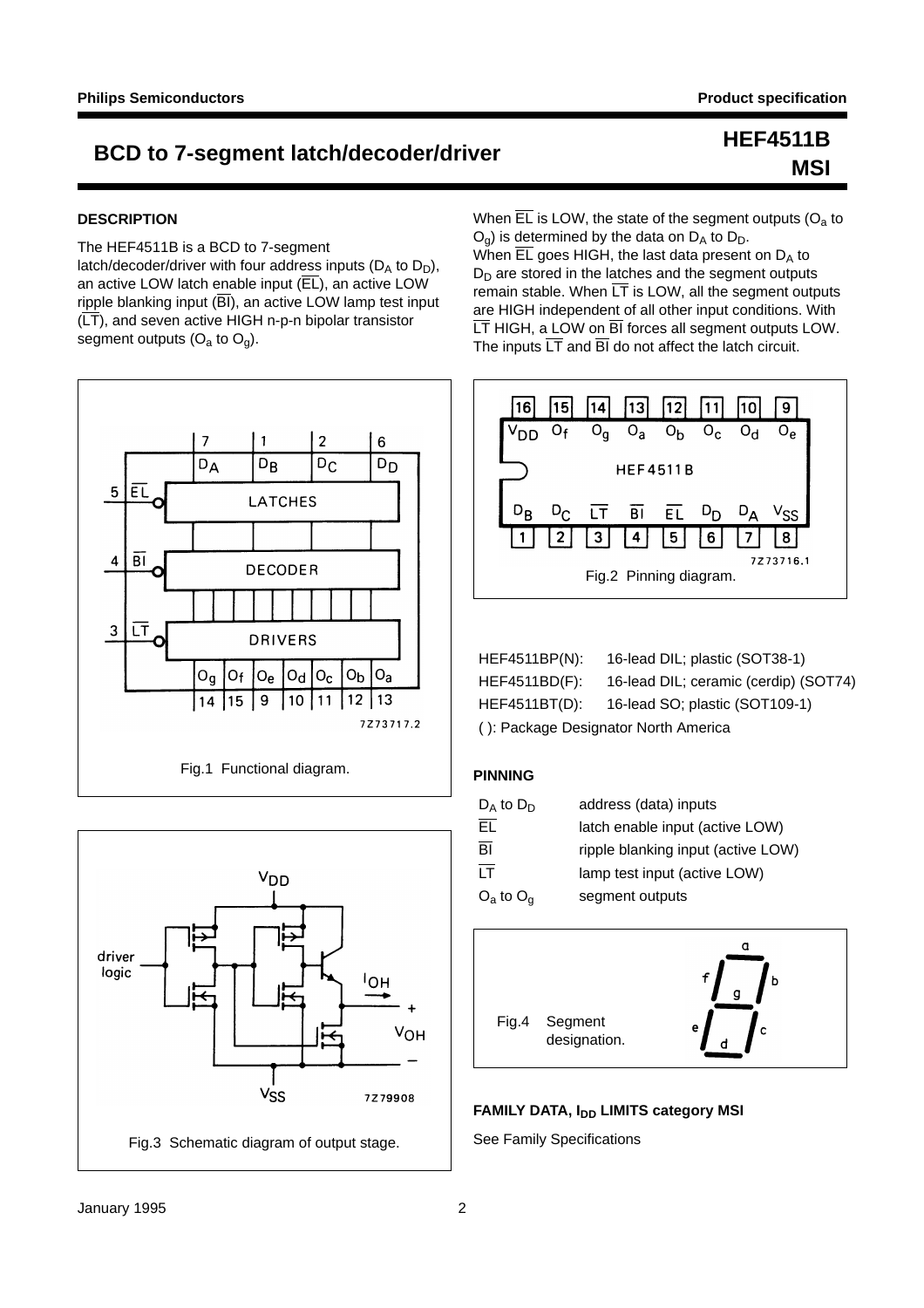Philips Semiconductors Philips Semiconductors

Product specification Product specification

# BCD to 7-segment latch/decoder/driver BCD to 7-segment latch/decoder/driver

HEF4511B



 $\omega$  rotated correctly when browsing through the pdf in the Acrobat reader.This text is here in the pdf in the  $\alpha$ 

January 1995 January 1995 3

ပ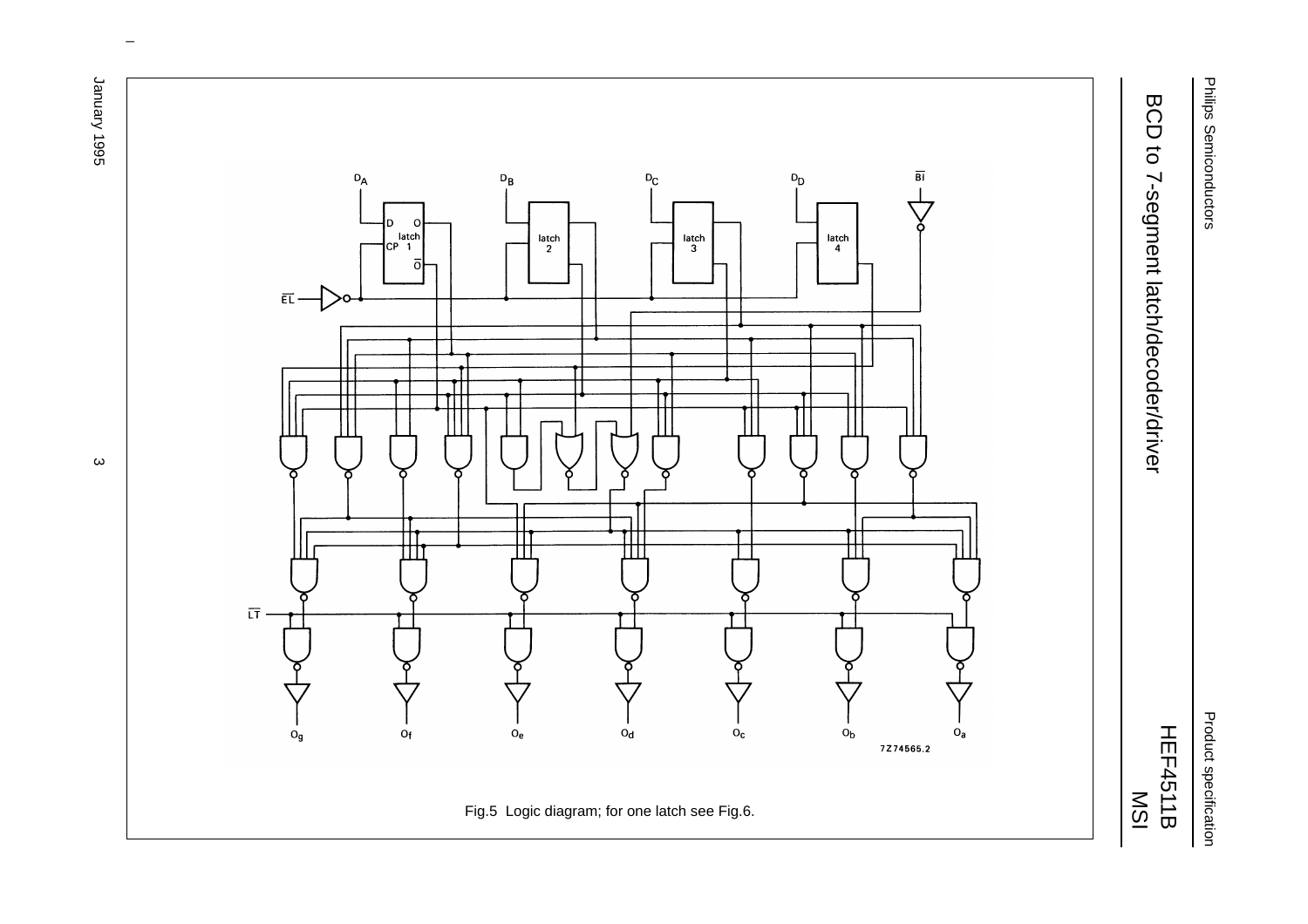## BCD to 7-segment latch/decoder/driver Match/decoder/driver

# **MSI**



#### **FUNCTION TABLE**

| <b>INPUTS</b>   |                 |                        |                |                |              |       | <b>OUTPUTS</b> |                |                |                           |                |                |                |                         |
|-----------------|-----------------|------------------------|----------------|----------------|--------------|-------|----------------|----------------|----------------|---------------------------|----------------|----------------|----------------|-------------------------|
| $\overline{EL}$ | $\overline{BI}$ | $\overline{\text{LT}}$ | $D_D$          | $D_C$          | $D_{B}$      | $D_A$ | $O_{a}$        | O <sub>b</sub> | $O_c$          | $\mathbf{O}_{\mathbf{d}}$ | $O_e$          | $O_f$          | O <sub>g</sub> | <b>DISPLAY</b>          |
| X               | X               | L                      | X              | X              | X            | X     | Н              | H              | H              | H                         | H              | $\overline{H}$ | $\overline{H}$ | 8                       |
| X               | L               | Н                      | X              | X              | X            | Χ     | L              | L              | L              | L                         | L              | L              | L              | blank                   |
| L               | H               | H                      | L              | L              | L            | L     | H              | Η              | Н              | Н                         | $\overline{H}$ | H              | L              | 0                       |
| L               | H               | H                      | L              | L              | L            | H     | L              | H              | H              | L                         | L              | L              | L              | 1                       |
| L               | H               | H                      | L              | L              | H            | L     | H              | H              | L              | H                         | Н              | L              | H              | $\overline{c}$          |
| L               | H               | H                      | L              | L              | H            | Η     | Н              | H              | H              | H                         | L              | L              | H              | 3                       |
|                 | $\overline{H}$  | H                      | L              | H              | L            |       | L              | н              | $\overline{H}$ | L                         |                | $\overline{H}$ | $\overline{H}$ | $\overline{\mathbf{4}}$ |
| L               | H               | H                      | L              | H              | L            | Η     | H              | L              | H              | $\overline{H}$            | L              | $\overline{H}$ | Н              | 5                       |
| L               | $\overline{H}$  | H                      | L              | H              | H            | L     | L              | L              | Н              | H                         | н              | $\overline{H}$ | H              | 6                       |
| L               | H               | $\overline{H}$         | L              | H              | H            | Н     | H              | н              | Н              | L                         | L              | L              | L              | $\overline{7}$          |
|                 | $\overline{H}$  | H                      | $\overline{H}$ | L              | L            |       | H              | H              | $\overline{H}$ | H                         | $\mathsf{H}$   | $\overline{H}$ | $\overline{H}$ | 8                       |
| L               | H               | H                      | Н              | L              | L            | Η     | H              | Η              | Н              | L                         | L              | H              | H              | 9                       |
|                 | H               | H                      | Н              | L              | H            | L     | L              | L              | L              | L                         | L              | L              | L              | blank                   |
|                 | H               | $\overline{H}$         | Н              | L              | H            | Η     | L              |                | L              |                           |                | L              | L              | blank                   |
|                 | $\overline{H}$  | $\overline{H}$         | $\overline{H}$ | $\overline{H}$ | L            |       |                |                |                |                           |                | L              |                | blank                   |
|                 | H               | H                      | Η              | H              | L            | H     |                |                | L              |                           |                | L              | L              | blank                   |
| L               | H               | H                      | Н              | H              | $\mathsf{H}$ | L     | L              |                | L              | L                         | L              | L              | L              | blank                   |
|                 | H               | $\overline{H}$         | н              | H              | Н            | н     | L              |                | L              | L                         | L              | L              | L              | blank                   |
| Н               | $\overline{H}$  | $\overline{H}$         | X              | X              | X            | X     |                |                |                | $\star$                   |                |                |                | $\star$                 |

#### **Note**

1.  $H = HIGH state$  (the more positive voltage)

 $L =$  LOW state (the less positive voltage)

 $X = state$  is immaterial

\* Depends upon the BCD code applied during the LOW to HIGH transition of EL.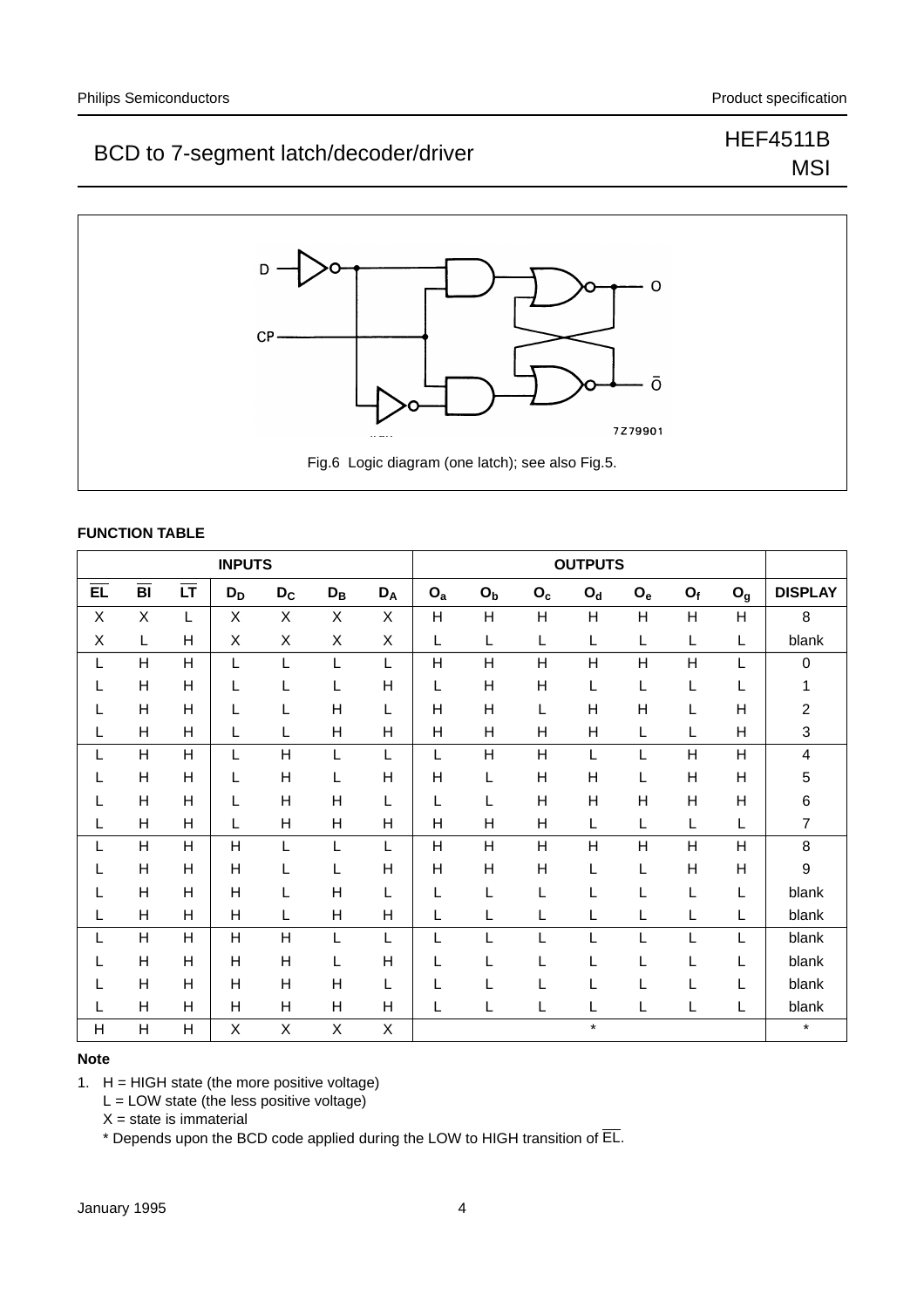## BCD to 7-segment latch/decoder/driver<br>
BCD to 7-segment latch/decoder/driver

# **MSI**



#### **RATINGS**

| Limiting values in accordance with the Absolute Maximum System (IEC 134). |           |      |    |    |  |  |  |
|---------------------------------------------------------------------------|-----------|------|----|----|--|--|--|
| Output (source) current HIGH                                              | $-I_{OH}$ | max. | 25 | mA |  |  |  |
| For other RATINGS see Family Specifications.                              |           |      |    |    |  |  |  |

#### **Note**

1. A destructive high current mode may occur if V<sub>I</sub> and V<sub>O</sub> are not constrained to the range V<sub>SS</sub>  $\leq$  V<sub>I</sub> or V<sub>O</sub>  $\leq$  V<sub>DD</sub>.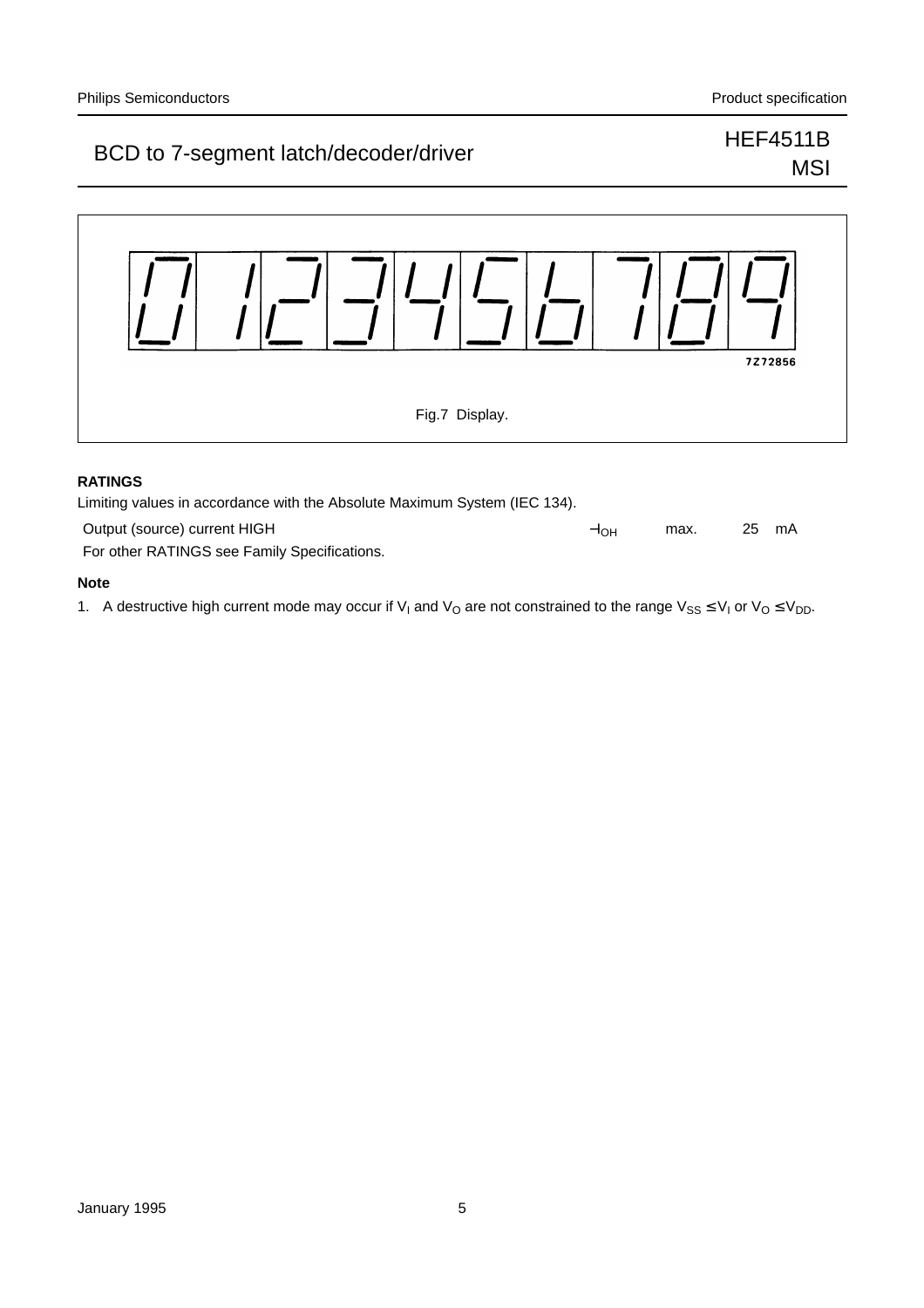## BCD to 7-segment latch/decoder/driver<br>
MSL

# MSI

## **DC CHARACTERISTICS**

| v<br>╮ |  |  | J |  |
|--------|--|--|---|--|
|--------|--|--|---|--|

|                |                            |                       |                 | $T_{amb}$ (°C) |       |       |       |       |        |
|----------------|----------------------------|-----------------------|-----------------|----------------|-------|-------|-------|-------|--------|
| <b>HEF</b>     | <b>V<sub>DD</sub></b><br>V | I <sub>OH</sub><br>mA | <b>SYMBOL</b>   |                | $-40$ |       | $+25$ |       | $+85$  |
|                |                            |                       |                 | MIN.           | MAX.  | MIN.  | TYP.  | MIN.  | MAX.   |
| Output voltage | 5                          | 0                     |                 | 4,10           |       | 4,10  | 4,40  | 4,10  | $\vee$ |
| <b>HIGH</b>    | 10                         | 0                     | V <sub>OH</sub> | 9,10           |       | 9,10  | 9,40  | 9,10  | V      |
|                | 15                         | 0                     |                 | 14,10          |       | 14,10 | 14,40 | 14,10 | V      |
| Output voltage | 5                          | 5                     |                 |                |       |       | 4,20  |       | V      |
| <b>HIGH</b>    | 10                         | 5                     | V <sub>OH</sub> |                |       |       | 9,20  |       | $\vee$ |
|                | 15                         | 5                     |                 |                |       |       | 14,20 |       | V      |
| Output voltage | 5                          | 10 <sup>1</sup>       |                 | 3,60           |       | 3,60  | 4,05  | 3,30  | $\vee$ |
| <b>HIGH</b>    | 10                         | 10                    | V <sub>OH</sub> | 8,75           |       | 8,75  | 9,10  | 8,45  | V      |
|                | 15                         | 10 <sup>1</sup>       |                 | 13,75          |       | 13,75 | 14,10 | 13,45 | V      |
| Output voltage | 5                          | 15                    |                 |                |       |       | 4,00  |       | $\vee$ |
| <b>HIGH</b>    | 10                         | 15                    | V <sub>OH</sub> |                |       |       | 9,00  |       | V      |
|                | 15                         | 15                    |                 |                |       |       | 14,00 |       | $\vee$ |
| Output voltage | 5                          | 20                    |                 | 2,80           |       | 2,80  | 3,80  | 2,50  | $\vee$ |
| <b>HIGH</b>    | 10                         | 20                    | $V_{OH}$        | 8,10           |       | 8,10  | 9,00  | 7,80  | V      |
|                | 15                         | 20                    |                 | 13,10          |       | 13,10 | 14,00 | 12,80 | V      |
| Output voltage | 5                          | 25                    |                 |                |       |       | 3,70  |       | V      |
| <b>HIGH</b>    | 10                         | 25                    | VOH             |                |       |       | 8,90  |       | V      |
|                | 15                         | 25                    |                 |                |       |       | 14,00 |       | V      |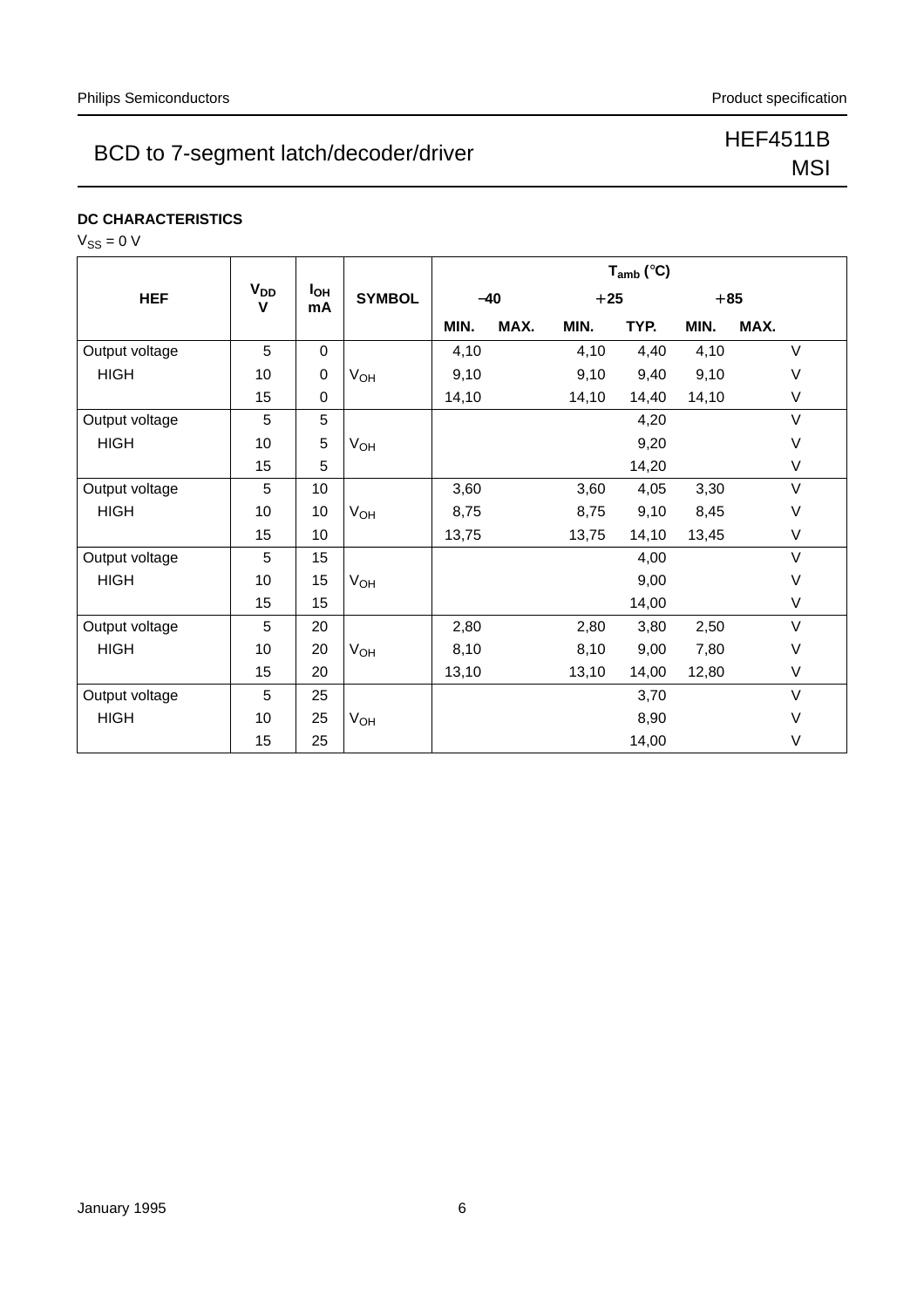## BCD to 7-segment latch/decoder/driver<br>
MSL

# **MSI**

|                |                            |                       |                       |       |       |       | $T_{amb}$ (°C) |        |        |
|----------------|----------------------------|-----------------------|-----------------------|-------|-------|-------|----------------|--------|--------|
| <b>HEC</b>     | <b>V<sub>DD</sub></b><br>V | l <sub>OH</sub><br>mA | <b>SYMBOL</b>         |       | $-55$ |       | $+25$          | $+125$ |        |
|                |                            |                       |                       | MIN.  | MAX.  | MIN.  | TYP.           | MIN.   | MAX.   |
| Output voltage | 5                          | 0                     |                       | 4,10  |       | 4,10  | 4,40           | 4,10   | V      |
| <b>HIGH</b>    | 10                         | 0                     | <b>V<sub>OH</sub></b> | 9,10  |       | 9,10  | 9,90           | 9,10   | V      |
|                | 15                         | 0                     |                       | 14,10 |       | 14,10 | 14,40          | 14,40  | V      |
| Output voltage | 5                          | 5                     |                       |       |       |       | 4,30           |        | $\vee$ |
| <b>HIGH</b>    | 10                         | 5                     | V <sub>OH</sub>       |       |       |       | 9,30           |        | V      |
|                | 15                         | 5                     |                       |       |       |       | 14,30          |        | V      |
| Output voltage | 5                          | 10                    |                       | 3,60  |       | 3,60  | 4,25           | 3,20   | $\vee$ |
| <b>HIGH</b>    | 10                         | 10                    | V <sub>OH</sub>       | 8,75  |       | 8,75  | 9,25           | 8,35   | V      |
|                | 15                         | 10                    |                       | 13,75 |       | 13,75 | 14,25          | 13,35  | V      |
| Output voltage | 5                          | 15                    |                       |       |       |       | 4,20           |        | $\vee$ |
| <b>HIGH</b>    | 10                         | 15                    | V <sub>OH</sub>       |       |       |       | 9,20           |        | V      |
|                | 15                         | 15                    |                       |       |       |       | 14,20          |        | $\vee$ |
| Output voltage | 5                          | 20                    |                       | 2,80  |       | 2,80  | 4,20           | 2,30   | V      |
| <b>HIGH</b>    | 10                         | 20                    | <b>V<sub>OH</sub></b> | 8,10  |       | 8,10  | 9,20           | 7,60   | V      |
|                | 15                         | 20                    |                       | 13,10 |       | 13,10 | 14,20          | 12,60  | V      |
| Output voltage | 5                          | 25                    |                       |       |       |       | 4,15           |        | $\vee$ |
| <b>HIGH</b>    | 10                         | 25                    | <b>V<sub>OH</sub></b> |       |       |       | 9,20           |        | V      |
|                | 15                         | 25                    |                       |       |       |       | 14,20          |        | $\vee$ |

## **AC CHARACTERISTICS**

 $V_{SS} = 0$  V; T<sub>amb</sub> = 25 °C; input transition times  $\leq$  20 ns

|                 | <b>V<sub>DD</sub></b><br>V | <b>TYPICAL FORMULA FOR P (<math>\mu</math>W)</b>                                                |                                                            |
|-----------------|----------------------------|-------------------------------------------------------------------------------------------------|------------------------------------------------------------|
| Dynamic power   | 5                          | 1 000 $f_i + \sum (f_o C_L) \times V_{DD}^2$                                                    | where                                                      |
| dissipation per | 10                         | 4 000 f <sub>i</sub> + $\Sigma$ (f <sub>o</sub> C <sub>L</sub> ) × V <sub>DD</sub> <sup>2</sup> | $f_i$ = input freq. (MHz)                                  |
| package (P)     | 15                         | 10 000 $f_i + \sum (f_o C_l) \times V_{DD}^2$                                                   | $f_0$ = output freq. (MHz)                                 |
|                 |                            |                                                                                                 | $C_L$ = load capacitance (pF)                              |
|                 |                            |                                                                                                 | $\Sigma$ (f <sub>o</sub> C <sub>L</sub> ) = sum of outputs |
|                 |                            |                                                                                                 | $V_{DD}$ = supply voltage (V)                              |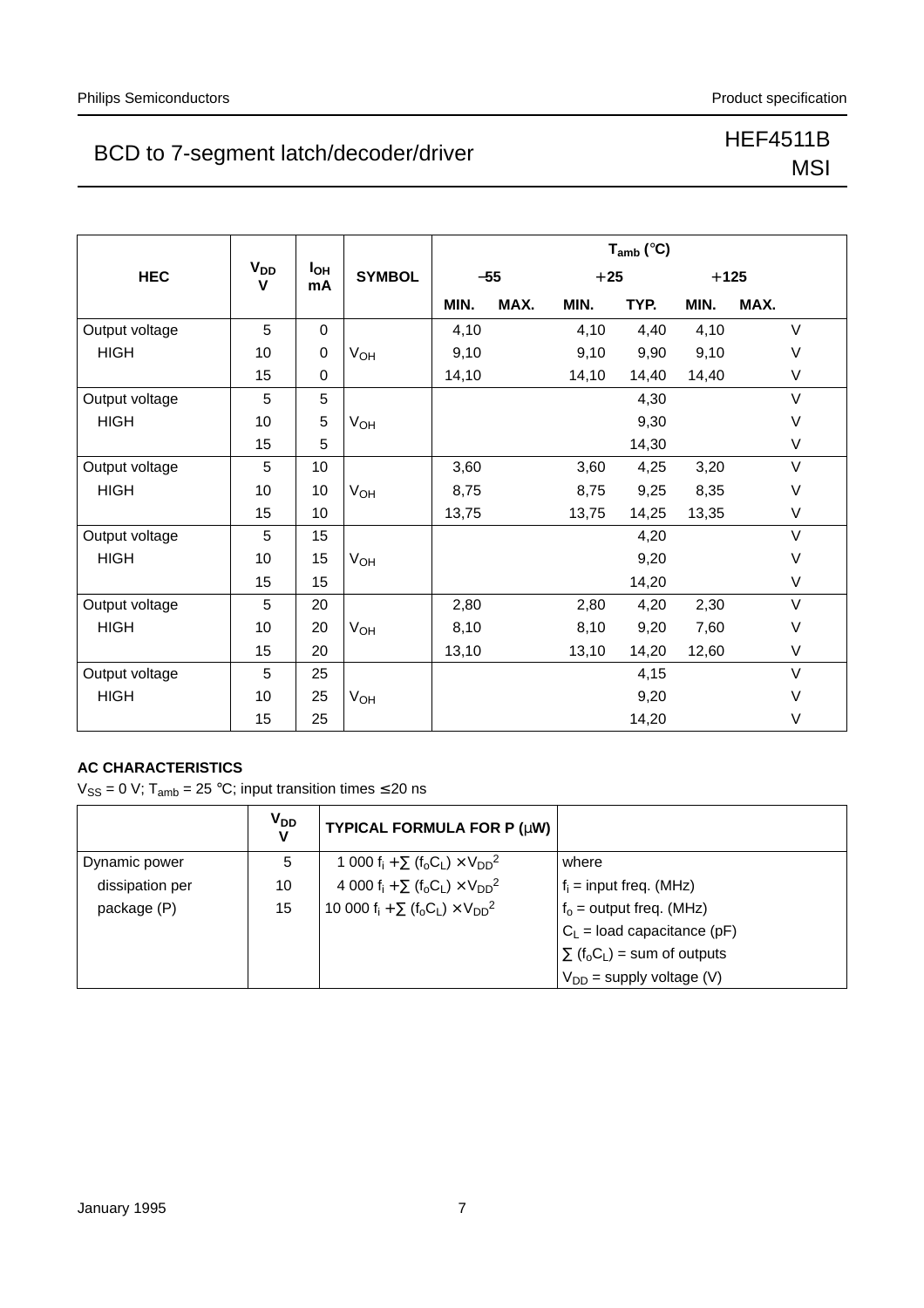## BCD to 7-segment latch/decoder/driver<br>
MSL

# MSI

## **AC CHARACTERISTICS**

 $V_{SS} = 0$  V; T<sub>amb</sub> = 25 °C; C<sub>L</sub> = 50 pF; input transition times  $\leq$  20 ns

|                                           | $V_{DD}$<br>$\mathbf v$ | <b>SYMBOL</b>    | MIN.<br>TYP.<br>MAX. |     |         |    | <b>TYPICAL EXTRAPOLATION</b><br><b>FORMULA</b>                  |
|-------------------------------------------|-------------------------|------------------|----------------------|-----|---------|----|-----------------------------------------------------------------|
| Propagation delays                        |                         |                  |                      |     |         |    |                                                                 |
| $D_n \rightarrow O_n$                     | 5                       |                  |                      | 155 | 310 ns  |    | 128 ns<br>(0,55 ns/pF) $\rm C_{L}$<br>$+$                       |
| <b>HIGH to LOW</b>                        | 10                      | t <sub>PHL</sub> |                      | 60  | 120     | ns | 49 ns<br>(0,23 ns/pF) $C_L$<br>$+$                              |
|                                           | 15                      |                  |                      | 40  | 80      | ns | 32 ns<br>$(0, 16 \text{ ns/pF}) C_L$<br>$+$                     |
|                                           | 5                       |                  |                      | 135 | 270     | ns | $108$ ns<br>(0,55 ns/pF) $C_L$<br>$+$                           |
| LOW to HIGH                               | 10                      | t <sub>PLH</sub> |                      | 55  | 110     | ns | 44 ns<br>(0,23 ns/pF) $C_L$<br>$+$                              |
|                                           | 15                      |                  |                      | 40  | 80      | ns | 32 ns<br>$(0, 16 \text{ ns/pF}) C_L$<br>$^{+}$                  |
| $\overline{EL} \rightarrow O_n$           | 5                       |                  |                      | 160 | 320 ns  |    | 133 ns<br>(0,55 ns/pF) $C_L$<br>$+$                             |
| <b>HIGH to LOW</b>                        | 10                      | t <sub>PHL</sub> |                      | 60  | 120     | ns | 49 ns<br>+ $(0,23 \text{ ns/pF}) C_L$                           |
|                                           | 15                      |                  |                      | 45  | 90 ns   |    | (0,16 ns/pF) $C_L$<br>37 ns<br>$+$                              |
|                                           | 5                       |                  |                      | 160 | 320     | ns | 133 ns<br>$(0,55 \text{ ns/pF}) C_L$<br>$+$                     |
| LOW to HIGH                               | 10                      | t <sub>PLH</sub> |                      | 70  | 140     | ns | 59 ns<br>(0,23 ns/pF) $C_L$<br>$+$                              |
|                                           | 15                      |                  |                      | 50  | 100     | ns | 42 ns<br>$(0, 16 \text{ ns/pF}) C_L$<br>$+$                     |
| $\overline{BI} \rightarrow O_n$           | 5                       |                  |                      | 120 | 240 ns  |    | 93 ns<br>(0,55 ns/pF) $C_L$<br>$+$                              |
| <b>HIGH to LOW</b>                        | 10                      | t <sub>PHL</sub> |                      | 50  | 100 ns  |    | 39 ns<br>(0,23 ns/pF) $C_L$<br>$+$                              |
|                                           | 15                      |                  |                      | 35  | 70 ns   |    | $27$ ns<br>$(0, 16 \text{ ns/pF}) C_L$<br>$+$                   |
| $\overline{BI} \rightarrow O_n$           | 5                       |                  |                      | 105 | 210     | ns | 78 ns<br>$(0,55 \text{ ns/pF}) C_L$<br>$+$                      |
| LOW to HIGH                               | 10                      | t <sub>PLH</sub> |                      | 40  | 80      | ns | 29 ns<br>(0,23 ns/pF) $C_L$<br>$+$                              |
|                                           | 15                      |                  |                      | 30  | 60 ns   |    | 22 ns<br>$(0, 16 \text{ ns/pF}) C_L$<br>$+$                     |
| $\overline{\mathsf{LT}} \to \mathsf{O}_n$ | 5                       |                  |                      | 80  | 160     | ns | 52 ns<br>(0,55 ns/pF) $C_L$<br>$+$                              |
| <b>HIGH to LOW</b>                        | 10                      | t <sub>PHL</sub> |                      | 30  | 60      | ns | 19 <sub>ns</sub><br>$(0,23 \text{ ns/pF}) C_L$<br>$+$           |
|                                           | 15                      |                  |                      | 20  | 40      | ns | $12$ ns<br>$(0, 16 \text{ ns/pF}) C_L$<br>$+$                   |
|                                           | 5                       |                  |                      | 60  | 120     | ns | 33 ns<br>(0,55 ns/pF) $C_L$<br>$+$                              |
| LOW to HIGH                               | 10                      | t <sub>PLH</sub> |                      | 30  | 60      | ns | 19 <sub>ns</sub><br>(0,23 ns/pF) $C_L$<br>$^{+}$                |
|                                           | 15                      |                  |                      | 25  | 50 ns   |    | 17 <sub>ns</sub><br>(0,16 ns/pF) $C_L$<br>$+$                   |
| Output transition times                   | 5                       |                  |                      | 60  | 120     | ns | 10 <sub>ns</sub><br>$(1,0 \text{ ns/pF})$ C <sub>L</sub><br>$+$ |
| <b>HIGH to LOW</b>                        | 10                      | $t_{THL}$        |                      | 30  | 60      | ns | 9 <sub>ns</sub><br>$(0,42 \text{ ns/pF}) C_L$<br>$+$            |
|                                           | 15                      |                  |                      | 20  | 40      | ns | 6 ns<br>$(0,28 \text{ ns/pF}) C_L$<br>$+$                       |
|                                           | 5                       |                  |                      | 25  | 50      | ns | $20$ ns<br>$(1,0 \text{ na/pF})$ C <sub>L</sub><br>$+$          |
| LOW to HIGH                               | 10                      | $t_{\sf T LH}$   |                      | 16  | 32      | ns | 13 <sub>ns</sub><br>$(0,06 \text{ ns/pF}) C_L$<br>$+$           |
|                                           | 15                      |                  |                      | 13  | $26$ ns |    | $(0,06 \text{ ns/pF}) C_L$<br>10 <sub>ns</sub><br>$^{+}$        |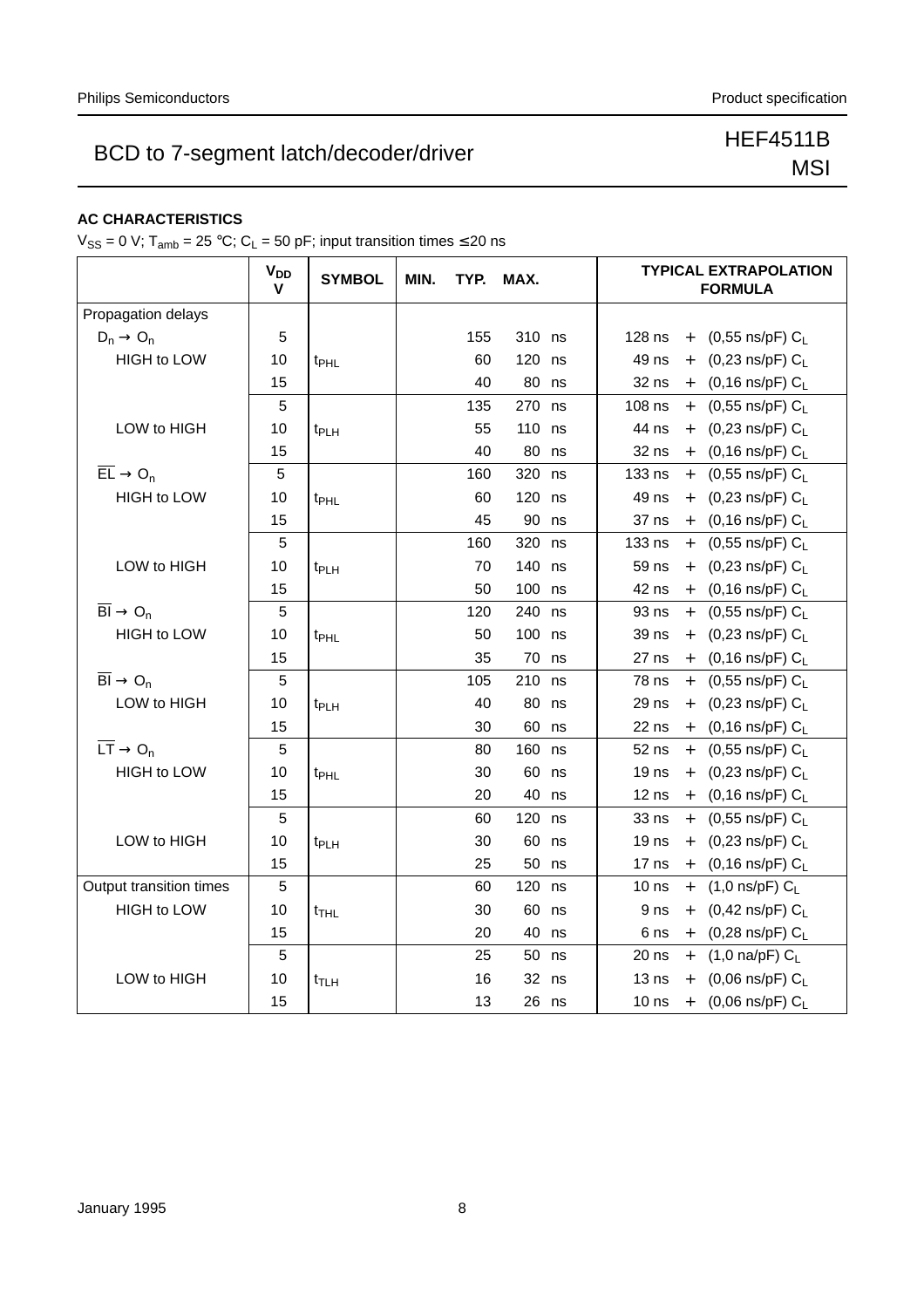## BCD to 7-segment latch/decoder/driver<br>
BCD to 7-segment latch/decoder/driver

# **MSI**

|                                 | <b>V<sub>DD</sub></b><br>V | <b>SYMBOL</b>              | MIN. | TYP. MAX. |    | <b>TYPICAL EXTRAPOLATION</b><br><b>FORMULA</b> |
|---------------------------------|----------------------------|----------------------------|------|-----------|----|------------------------------------------------|
| Minimum EL                      | 5                          |                            | 80   | 40        | ns |                                                |
| pulse width; LOW                | 10                         | t <sub>WELL</sub>          | 40   | 20        | ns |                                                |
|                                 | 15                         |                            | 35   | 17        | ns |                                                |
| Set-up time                     | 5                          |                            | 50   | 25        | ns |                                                |
| $D_n \rightarrow \overline{EL}$ | 10                         | $\mathsf{t}_{\mathsf{su}}$ | 25   | 12        | ns | see also waveforms<br>Fig.8                    |
|                                 | 15                         |                            | 20   | 9         | ns |                                                |
| Hold-time                       | 5                          |                            | 60   | 30        | ns |                                                |
| $D_n \rightarrow \overline{EL}$ | 10                         | t <sub>hold</sub>          | 30   | 15        | ns |                                                |
|                                 | 15                         |                            | 25   | 12        | ns |                                                |

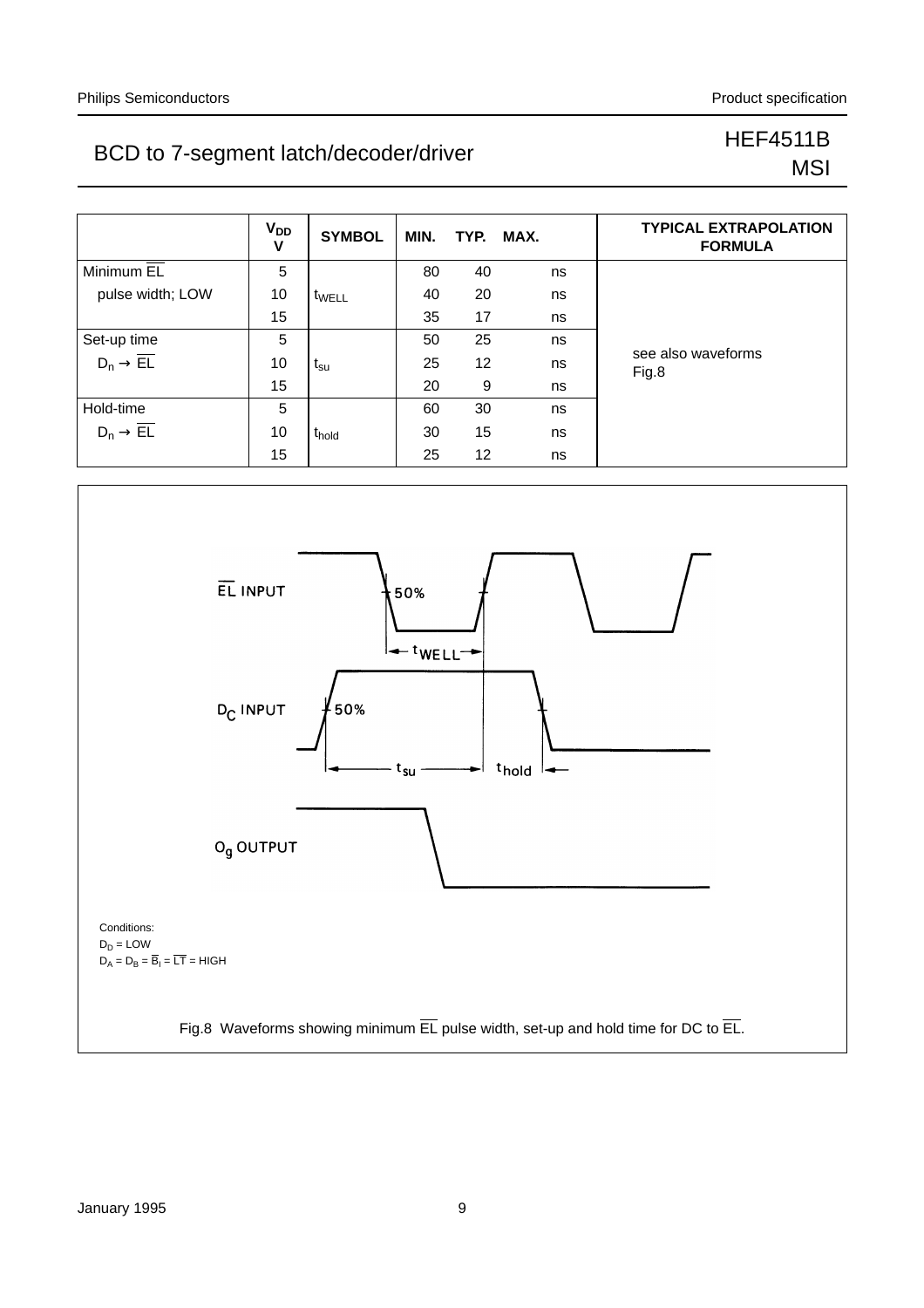## BCD to 7-segment latch/decoder/driver Match/decoder/driver

# **MSI**

#### **APPLICATION INFORMATION**

Some examples of applications for the HEF4511B are:

- Driving LED displays.
- Driving incandescent displays.
- Driving fluorescent displays.
- Driving LCD displays.
- Driving gas discharge displays.